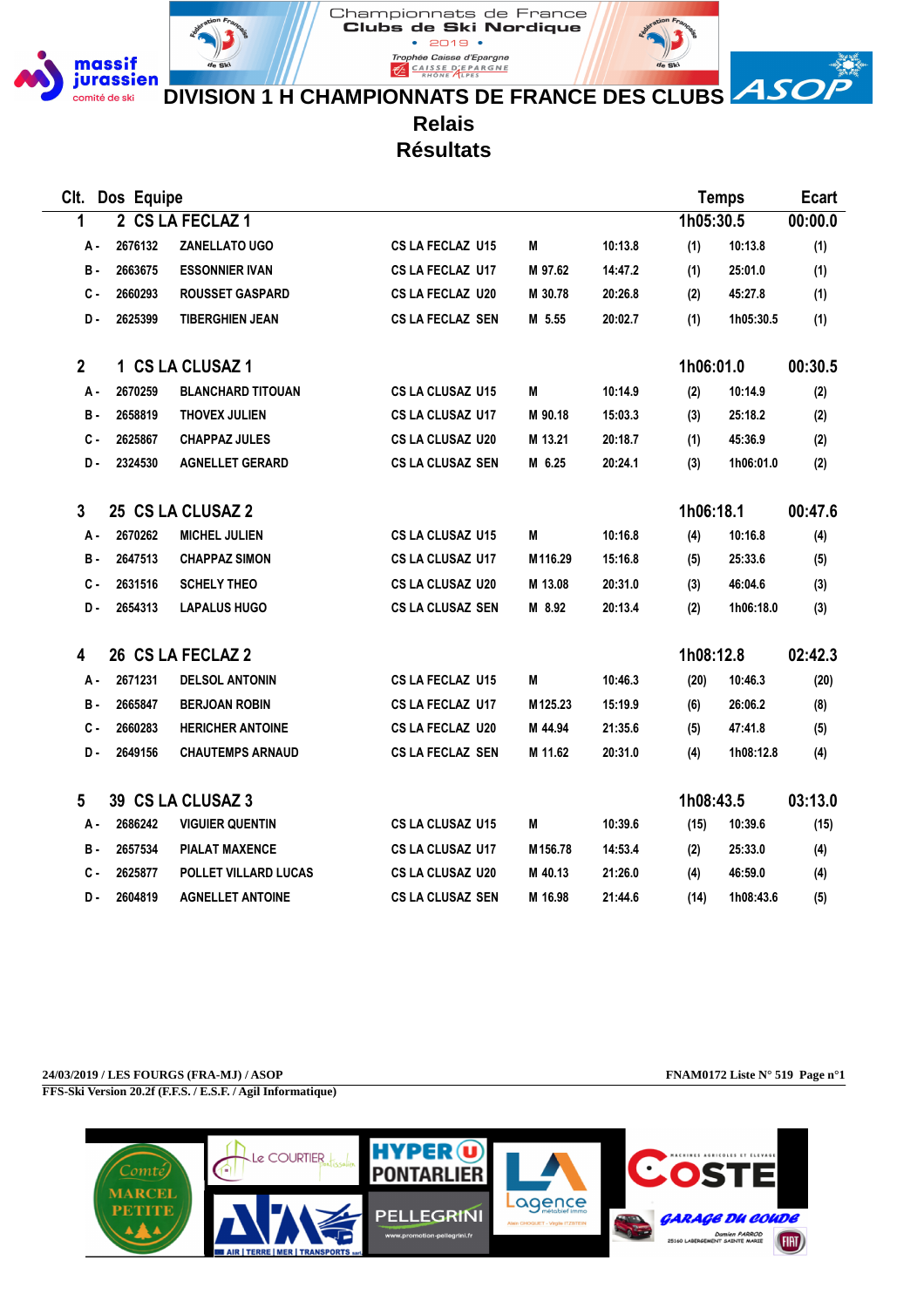| CIt.           | Dos Equipe |                                 |                                  |         |         | <b>Temps</b> | <b>Ecart</b> |         |
|----------------|------------|---------------------------------|----------------------------------|---------|---------|--------------|--------------|---------|
| 6              |            | 6 HAUT-JURA SKI 1               |                                  |         |         | 1h09:05.8    |              | 03:35.3 |
| А.             | 2681694    | <b>REBOULLET TOM</b>            | <b>HT JURA SKI</b><br>U15        | M       | 10:30.9 | (9)          | 10:30.9      | (9)     |
| <b>B</b> -     | 2670501    | <b>MARTINET IAN</b>             | <b>HT JURA SKI</b><br>U17        | M122.87 | 15:21.6 | (7)          | 25:52.5      | (6)     |
| С.             | 2639330    | <b>RAFFIN LEO</b>               | <b>U20</b><br><b>HT JURA SKI</b> | M 22.18 | 22:16.0 | (9)          | 48:08.5      | (6)     |
| D-             | 2602205    | <b>CHAUVIN VALENTIN</b>         | <b>SEN</b><br><b>HT JURA SKI</b> | M 5.00  | 20:57.3 | (7)          | 1h09:05.8    | (6)     |
| $\overline{7}$ |            | <b>30 SC GRAND BORNAND 2</b>    |                                  |         |         | 1h09:55.0    |              | 04:24.5 |
| А.             | 2686681    | <b>DELOCHE LINO</b>             | <b>SC GD BORNANU15</b>           | M       | 10:43.1 | (17)         | 10:43.1      | (17)    |
| в.             | 2675463    | <b>MISSILLIER CONSTANT</b>      | <b>SC GD BORNANU17</b>           | M151.58 | 15:46.1 | (14)         | 26:29.2      | (16)    |
| С.             | 2660593    | <b>FONTAINE PAUL</b>            | <b>SC GD BORNANU20</b>           | M 48.22 | 22:18.9 | (12)         | 48:48.1      | (11)    |
| D.             | 2195799    | PERRILLAT BOITEUX IVAN          | <b>SC GD BORNANSEN</b>           | M 11.14 | 21:06.8 | (8)          | 1h09:54.9    | (7)     |
| 8              |            | 40 CS LA FECLAZ 3               |                                  |         |         | 1h10:15.8    |              | 04:45.3 |
| А.             | 2676127    | <b>JARRIAND ELIO</b>            | <b>CS LA FECLAZ U15</b>          | M       | 10:46.9 | (22)         | 10:46.9      | (22)    |
| в.             | 2653172    | <b>VENTURINI ENZO</b>           | CS LA FECLAZ U17                 | M163.71 | 15:41.6 | (12)         | 26:28.5      | (14)    |
| С.             | 2658756    | <b>MEUNIER AMBROISE</b>         | <b>CS LA FECLAZ U20</b>          | M 53.35 | 22:17.5 | (11)         | 48:46.0      | (10)    |
| D.             | 2617872    | <b>CHAMBELLANT THOMAS</b>       | <b>CS LA FECLAZ SEN</b>          | M 11.37 | 21:29.8 | (11)         | 1h10:15.8    | (8)     |
| 9              |            | 9 ES SAUGETTE 1                 |                                  |         |         | 1h10:22.9    |              | 04:52.4 |
| А.             | 2682515    | <b>TOURNIER GABIN</b>           | <b>ES SAUGETTE U15</b>           | M       | 10:27.6 | (5)          | 10:27.6      | (5)     |
| в.             | 2676808    | <b>JAVAUX ESTEBAN</b>           | ES SAUGETTE U17                  | M126.52 | 15:55.1 | (16)         | 26:22.7      | (11)    |
| с.             | 2660696    | <b>LOMBARDOT OSCAR</b>          | ES SAUGETTE U20                  | M 38.79 | 21:52.0 | (6)          | 48:14.7      | (7)     |
| D.             | 2659897    | <b>MAHON SEBASTIEN</b>          | <b>ES SAUGETTE U20</b>           | M 24.40 | 22:08.3 | (19)         | 1h10:23.0    | (9)     |
| 10             |            | <b>4 MONTGENEVRE VAL CLAREE</b> |                                  |         |         | 1h10:37.7    |              | 05:07.2 |
| А.             | 2676581    | <b>ROUX MATTEO</b>              | <b>MTGVE V.CLAR U15</b>          | M       | 11:14.3 | (31)         | 11:14.3      | (31)    |
| в.             | 2667037    | <b>BORDET COLIN</b>             | <b>MTGVE V.CLAR U17</b>          | M137.33 | 15:34.4 | (10)         | 26:48.7      | (19)    |
| С.             | 2661537    | <b>ARNAUD JULIEN</b>            | <b>MTGVE V.CLAR U20</b>          | M 39.14 | 22:01.0 | (7)          | 48:49.7      | (12)    |
| D.             | 2661542    | <b>PEREZ FLORIAN</b>            | <b>MTGVE V.CLAR U20</b>          | M 30.52 | 21:48.1 | (15)         | 1h10:37.8    | (10)    |
| 11             |            | <b>7 SC GRAND BORNAND 1</b>     |                                  |         |         | 1h10:43.5    |              | 05:13.0 |
| А.             | 2686663    | PERRILLAT BOITEUX ANTHONY       | <b>SC GD BORNANU15</b>           | M       | 10:28.1 | (6)          | 10:28.1      | (6)     |
| в.             | 2670904    | PERRILLAT BOITEUX TANGUY        | <b>SC GD BORNANU17</b>           | M114.88 | 15:04.2 | (4)          | 25:32.3      | (3)     |
| c.             | 2660139    | <b>BRIFFAZ THOMAS</b>           | <b>SC GD BORNANU20</b>           | M 33.78 | 23:27.1 | (26)         | 48:59.4      | (13)    |
| D.             | 2616644    | <b>DESWAZIERE THEO</b>          | <b>SC GD BORNANSEN</b>           | M 23.57 | 21:44.1 | (13)         | 1h10:43.5    | (11)    |

**24/03/2019 / LES FOURGS (FRA-MJ) / ASOP FNAM0172 Liste N° 519 Page n°2 FFS-Ski Version 20.2f (F.F.S. / E.S.F. / Agil Informatique)**

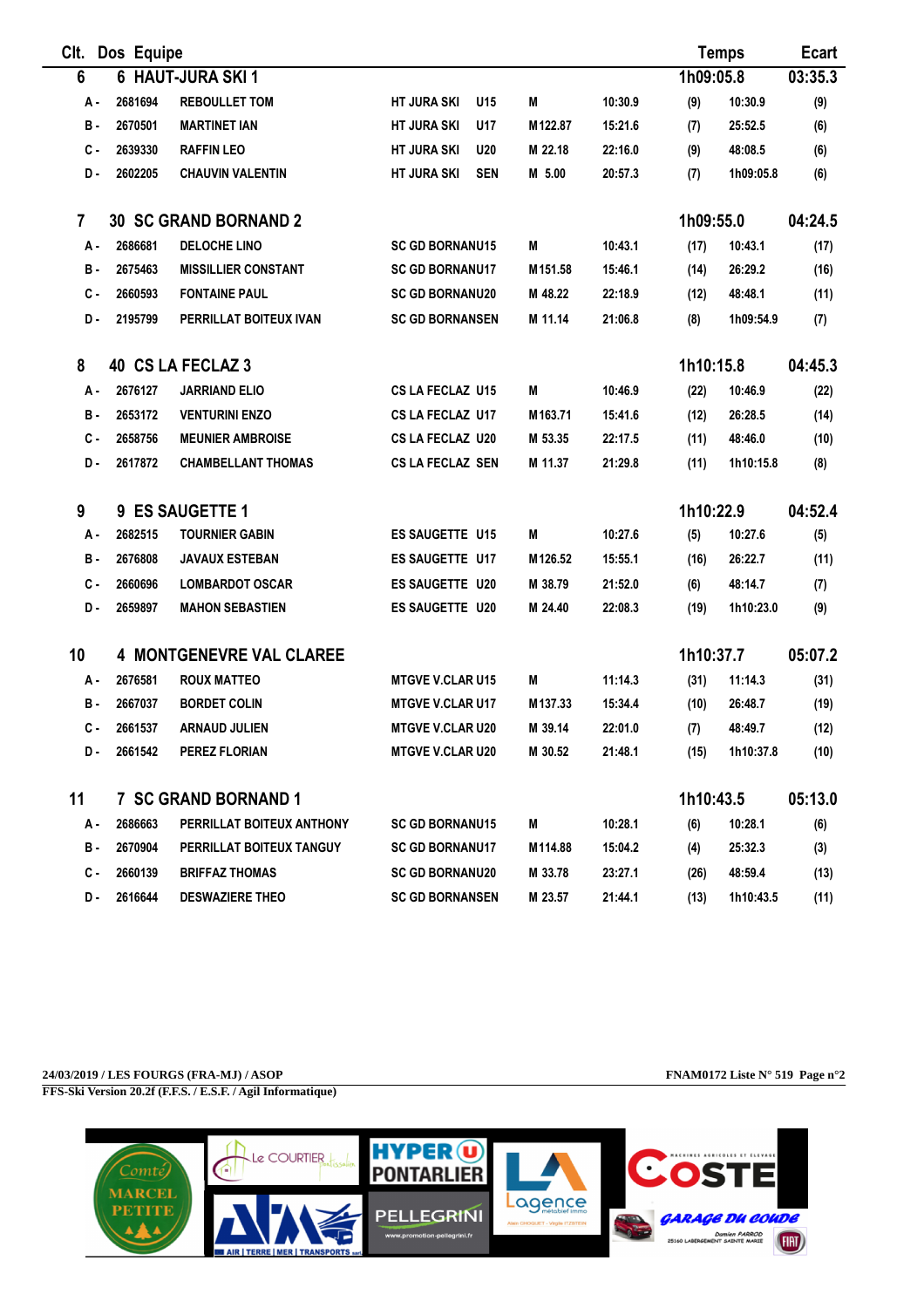| CIt. | Dos Equipe<br><b>Temps</b> |                                |                                 |         |         |           | <b>Ecart</b> |         |
|------|----------------------------|--------------------------------|---------------------------------|---------|---------|-----------|--------------|---------|
| 12   | 13                         | <b>CS CHAMONIX</b>             |                                 |         |         | 1h10:54.7 |              | 05:24.2 |
| А -  | 2684607                    | <b>ADAM NINO</b>               | <b>CS CHAMONIX U15</b>          | M       | 11:02.6 | (26)      | 11:02.6      | (26)    |
| В.   | 2661783                    | <b>JOUANNAUD LIONEL</b>        | <b>CS CHAMONIX U15</b>          | M       | 16:23.1 | (24)      | 27:25.7      | (24)    |
| с.   | 2655306                    | <b>MERMOUD REMY</b>            | <b>CS CHAMONIX U20</b>          | M 64.49 | 22:35.9 | (19)      | 50:01.6      | (20)    |
| D-   | 2600987                    | <b>TARANTOLA DAMIEN</b>        | <b>CS CHAMONIX SEN</b>          | M 4.04  | 20:53.1 | (6)       | 1h10:54.7    | (12)    |
| 13   |                            | 28 CSN VILLARD DE LANS 2       |                                 |         |         | 1h11:06.7 |              | 05:36.2 |
| А.   | 2682002                    | <b>REY MATHIEU</b>             | <b>CS VILLARD</b><br>U15        | M       | 10:33.3 | (12)      | 10:33.3      | (12)    |
| в.   | 2656273                    | <b>COLLET CORENTIN</b>         | <b>CS VILLARD</b><br>U17        | M142.99 | 15:54.9 | (15)      | 26:28.2      | (13)    |
| с.   | 2654665                    | <b>GARCIA MATHIEU</b>          | <b>CS VILLARD</b><br>U17        | M 76.67 | 22:33.5 | (17)      | 49:01.7      | (14)    |
| D.   | 2632231                    | <b>SCHWARTZ LOUIS</b>          | <b>CS VILLARD</b><br><b>SEN</b> | M 15.67 | 22:05.0 | (18)      | 1h11:06.7    | (13)    |
| 14   |                            | <b>19 CSR PONTARLIER 1</b>     |                                 |         |         | 1h11:10.6 |              | 05:40.1 |
| А.   | 2676440                    | <b>DREZET JAUFRET</b>          | <b>CSR PONTARLI U15</b>         | M       | 10:45.0 | (19)      | 10:45.0      | (19)    |
| в.   | 2665749                    | <b>MOURET BENOIT</b>           | <b>CSR PONTARLI U17</b>         | M138.95 | 16:43.0 | (25)      | 27:28.0      | (25)    |
| с.   | 2656607                    | <b>DREZET JASON</b>            | <b>CSR PONTARLI U20</b>         | M 57.24 | 23:07.1 | (24)      | 50:35.1      | (23)    |
| D-   | 2614347                    | <b>JEANNEROD ALEXIS</b>        | <b>CSR PONTARLI SEN</b>         | M 5.35  | 20:35.4 | (5)       | 1h11:10.5    | (14)    |
| 15   |                            | <b>5 CSN VILLARD DE LANS 1</b> |                                 |         |         | 1h11:19.4 |              | 05:48.9 |
| А.   | 2658787                    | <b>GAULIER AUBIN</b>           | <b>CS VILLARD</b><br>U15        | M       | 10:42.5 | (16)      | 10:42.5      | (16)    |
| в.   | 2643670                    | <b>OGIER KILLIAN</b>           | <b>CS VILLARD</b><br>U17        | M141.35 | 15:45.4 | (13)      | 26:27.9      | (12)    |
| с.   | 2636742                    | <b>BROISAT LILIAN</b>          | <b>CS VILLARD</b><br><b>U20</b> | M 50.40 | 23:39.4 | (28)      | 50:07.3      | (21)    |
| D.   | 540411                     | <b>DUVILLARD ROBIN</b>         | <b>EMHM/VILLARD SEN</b>         | M 3.55  | 21:12.2 | (9)       | 1h11:19.5    | (15)    |
| 16   |                            | <b>10 SCNP ROCHOIS 1</b>       |                                 |         |         | 1h11:34.1 |              | 06:03.6 |
| А.   | 2681664                    | <b>PERROUD DORIAN</b>          | <b>SCNP ROCHOISU15</b>          | M       | 10:30.1 | (8)       | 10:30.1      | (8)     |
| в.   | 2670774                    | <b>DEJOUR HUGO</b>             | <b>SCNP ROCHOISU17</b>          | M113.90 | 15:31.7 | (9)       | 26:01.8      | (7)     |
| C -  | 2638107                    | <b>RIQUIER SIMON</b>           | <b>SCNP ROCHOISU20</b>          | M 30.81 | 22:22.3 | (13)      | 48:24.1      | (8)     |
| D.   | 2638507                    | <b>COFFY BERTRAND</b>          | <b>SCNP ROCHOISU20</b>          | M 41.71 | 23:10.0 | (28)      | 1h11:34.1    | (16)    |
| 17   |                            | <b>16 CHAMROUSSE 1</b>         |                                 |         |         | 1h11:41.6 |              | 06:11.1 |
| А.   | 2654597                    | <b>DESCAMPS AUBIN</b>          | <b>SNB CHAMROUSU15</b>          | M       | 10:33.9 | (13)      | 10:33.9      | (13)    |
| в.   | 2665281                    | <b>COTTET UGO</b>              | <b>SNB CHAMROUSU17</b>          | M181.67 | 16:45.5 | (26)      | 27:19.4      | (22)    |
| с.   | 2660064                    | <b>BESSIERE THEO</b>           | <b>SNB CHAMROUSU20</b>          | M 62.45 | 22:29.1 | (16)      | 49:48.5      | (18)    |
| D.   | 2637417                    | <b>ROYER JEREMY</b>            | <b>SNB CHAMROUSU20</b>          | M 29.14 | 21:53.1 | (17)      | 1h11:41.6    | (17)    |

**24/03/2019 / LES FOURGS (FRA-MJ) / ASOP FNAM0172 Liste N° 519 Page n°3 FFS-Ski Version 20.2f (F.F.S. / E.S.F. / Agil Informatique)**

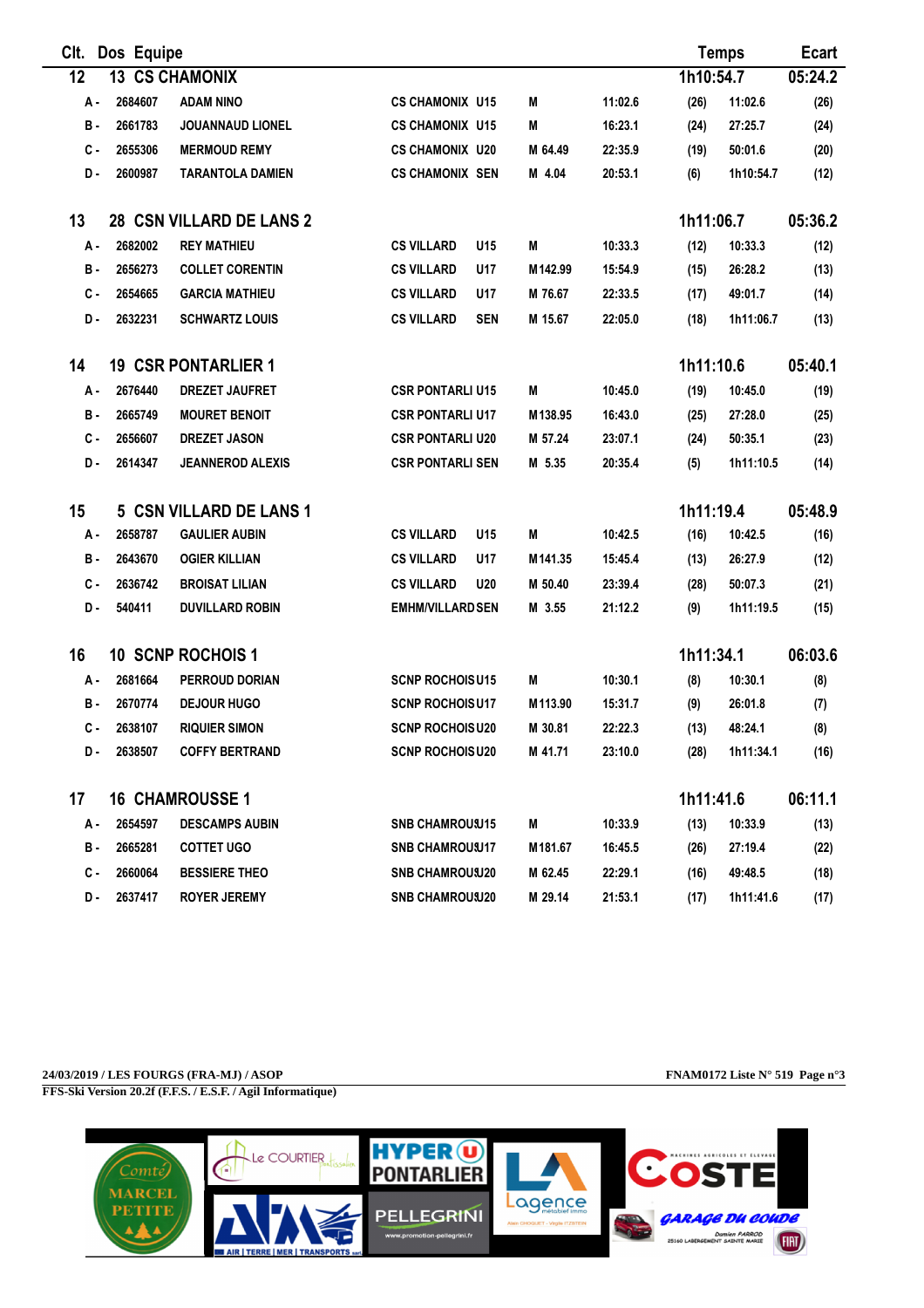| CIt.  | Dos Equipe |                             |                                  |         |         |           | <b>Temps</b> | <b>Ecart</b> |
|-------|------------|-----------------------------|----------------------------------|---------|---------|-----------|--------------|--------------|
| 18    |            | 29 HAUT-JURA SKI 2          |                                  |         |         | 1h11:41.8 |              | 06:11.3      |
| А.    | 2681190    | <b>SCHMITT MILO</b>         | <b>HT JURA SKI</b><br>U15        | М       | 10:32.0 | (11)      | 10:32.0      | (11)         |
| в.    | 2654682    | <b>MILLET ANTOINE</b>       | <b>HT JURA SKI</b><br>U17        | M298.25 | 16:21.1 | (23)      | 26:53.1      | (20)         |
| с.    | 2668451    | <b>BEDEZ CAMIL</b>          | <b>HT JURA SKI</b><br><b>U20</b> | M 51.84 | 22:35.6 | (18)      | 49:28.7      | (17)         |
| D.    | 2666793    | <b>JOLY QUENTIN</b>         | <b>HT JURA SKI</b><br><b>U20</b> | M 32.60 | 22:13.2 | (20)      | 1h11:41.9    | (18)         |
| 19    |            | 22 CO 7 LAUX GRESIVAUDAN 1  |                                  |         |         | 1h12:05.5 |              | 06:35.0      |
| А.    | 2667291    | <b>MOALIC ERWAN</b>         | CO 7 LAUX GR U15                 | М       | 10:46.6 | (21)      | 10:46.6      | (21)         |
| в.    | 2650995    | <b>PELONG MARTIN</b>        | CO 7 LAUX GR U17                 | M127.57 | 15:56.6 | (17)      | 26:43.2      | (18)         |
| с.    | 2654671    | <b>DESLOGES MATHIS</b>      | CO 7 LAUX GR U17                 | M 63.69 | 22:25.2 | (15)      | 49:08.4      | (15)         |
| D.    | 2624426    | <b>LORIER BAPTISTE</b>      | CO 7 LAUX GR SEN                 | M 22.87 | 22:57.1 | (25)      | 1h12:05.5    | (19)         |
| 20    |            | <b>3 SN CHARTROUSIN 1</b>   |                                  |         |         | 1h12:09.2 |              | 06:38.7      |
| А.    | 2658355    | <b>DOUILLET BAPTISTE</b>    | <b>SN CHARTROUSU15</b>           | М       | 10:38.0 | (14)      | 10:38.0      | (14)         |
| в.    | 2660333    | <b>THIEVENT LOU</b>         | <b>SN CHARTROUSU17</b>           | M 92.65 | 16:03.7 | (21)      | 26:41.7      | (17)         |
| с.    | 2646690    | <b>LOVERA VICTOR</b>        | <b>SN CHARTROUSU20</b>           | M 17.50 | 22:01.3 | (8)       | 48:43.0      | (9)          |
| D.    | 2631642    | <b>ROUX BAPTISTE</b>        | <b>SN CHARTROUSSEN</b>           | M 63.20 | 23:26.2 | (30)      | 1h12:09.2    | (20)         |
| 21    |            | 8 GAP-BAYARD 1              |                                  |         |         | 1h12:13.0 |              | 06:42.5      |
| А.    | 2681486    | <b>FRIONNET MATHIEU</b>     | GAP-BAYARD U15                   | M       | 12:18.3 | (41)      | 12:18.3      | (41)         |
| в.    | 2667105    | <b>GONNON LOUIS</b>         | GAP-BAYARD<br>U17                | M122.12 | 15:40.7 | (11)      | 27:59.0      | (27)         |
| $c -$ | 2663579    | <b>MONTEIRO OLIVIER</b>     | <b>GAP-BAYARD</b><br><b>U20</b>  | M 28.91 | 22:23.9 | (14)      | 50:22.9      | (22)         |
| D.    | 2223076    | <b>MILLEREAU JEREMIE</b>    | GAP-BAYARD SEN                   | M 27.01 | 21:50.0 | (16)      | 1h12:12.9    | (21)         |
| 22    |            | 12 SC LA BRESSAUDE 1        |                                  |         |         | 1h13:03.9 |              | 07:33.4      |
| А.    | 2659978    | <b>BOTET MARTIN</b>         | LA BRESSAUDEU15                  | M       | 10:44.8 | (18)      | 10:44.8      | (18)         |
| в.    | 2660656    | <b>CORREIA MATTEO</b>       | <b>LA BRESSAUDEU17</b>           | M 93.41 | 15:28.4 | (8)       | 26:13.2      | (9)          |
| C -   | 2659985    | <b>SAVART STEVENSON</b>     | <b>LA BRESSAUDEU20</b>           | M 63.55 | 25:11.0 | (36)      | 51:24.2      | (24)         |
| D.    | 2266295    | <b>MOUGEL ADRIEN</b>        | LA BRESSAUDESEN                  | M 8.59  | 21:39.7 | (12)      | 1h13:03.9    | (22)         |
| 23    |            | <b>11 AS GERARDMER SN 1</b> |                                  |         |         | 1h13:20.8 |              | 07:50.3      |
| А.    | 2666900    | <b>JAN PIERRE</b>           | <b>GERARDMER SNJ15</b>           | M       | 10:16.3 | (3)       | 10:16.3      | (3)          |
| в.    | 2670987    | <b>VAUTHIER MATHURIN</b>    | <b>GERARDMER SNJ17</b>           | M117.63 | 15:57.7 | (18)      | 26:14.0      | (10)         |
| c.    | 2660024    | <b>JACOB CORENTIN</b>       | <b>GERARDMER SNJ17</b>           | M127.16 | 23:08.3 | (25)      | 49:22.3      | (16)         |
| D.    | 2600988    | PRUD'HOMME MATHIEU          | <b>GERARDMER SISEN</b>           | M 26.81 | 23:58.5 | (35)      | 1h13:20.8    | (23)         |

**24/03/2019 / LES FOURGS (FRA-MJ) / ASOP FNAM0172 Liste N° 519 Page n°4 FFS-Ski Version 20.2f (F.F.S. / E.S.F. / Agil Informatique)**

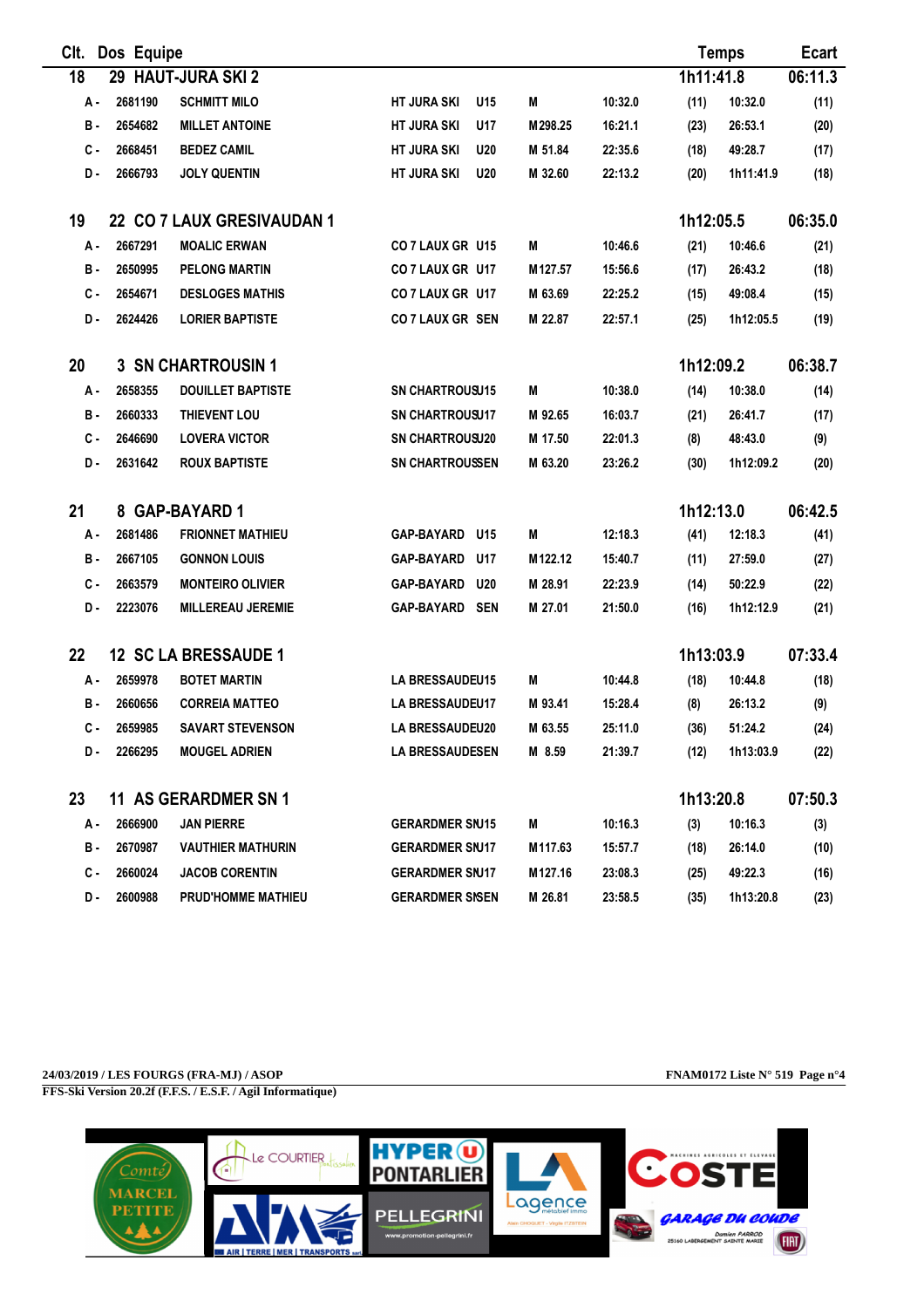| CIt.       | Dos Equipe          |                                |                         |                 |         |         |           | <b>Temps</b> | <b>Ecart</b> |
|------------|---------------------|--------------------------------|-------------------------|-----------------|---------|---------|-----------|--------------|--------------|
| 24         | 17 SN OISANS 1      |                                |                         |                 |         |         | 1h13:50.5 |              | 08:20.0      |
| А.         | 2675687             | JULIEN JACQUEMET LOUIS         | SNO                     | U <sub>15</sub> | M       | 10:48.5 | (23)      | 10:48.5      | (23)         |
| <b>B</b> - | 2660077             | <b>LAUMONT MATHYS</b>          | <b>SNO</b>              | U17             | M365.92 | 16:47.2 | (27)      | 27:35.7      | (26)         |
| С.         | 2659938             | <b>JOSSERAND AURELIEN</b>      | <b>SNO</b>              | <b>U20</b>      | M 93.01 | 23:57.8 | (30)      | 51:33.5      | (26)         |
| D-         | 2655222             | <b>BELORGEY YAN</b>            | <b>SNO</b>              | <b>SEN</b>      | M 23.42 | 22:17.0 | (21)      | 1h13:50.5    | (24)         |
| 25         |                     | <b>18 SA MEAUDRE</b>           |                         |                 |         |         | 1h15:19.8 |              | 09:49.3      |
| А -        | 2666711             | <b>DONET GAETAN</b>            | <b>SA MEAUDRAISU15</b>  |                 | М       | 11:01.9 | (25)      | 11:01.9      | (25)         |
| в.         | 2664151             | <b>CAILLOT FELIX</b>           | <b>SA MEAUDRAISU15</b>  |                 | M       | 17:40.2 | (34)      | 28:42.1      | (31)         |
| $c -$      | 2637568             | <b>GAILLARD LUCAS</b>          | <b>SA MEAUDRAISU20</b>  |                 | M 52.88 | 23:47.7 | (29)      | 52:29.8      | (30)         |
| D.         | 2639046             | <b>LAUDE CAMILLE</b>           | <b>SA MEAUDRAISSEN</b>  |                 | M 6.49  | 22:50.0 | (24)      | 1h15:19.8    | (25)         |
| 26         |                     | 20 SC VAL MORTEAU 1            |                         |                 |         |         | 1h15:26.7 |              | 09:56.2      |
| A -        | 2686557             | <b>NAPPEY ALEXIS</b>           | <b>VAL MORTEAU U15</b>  |                 | M       | 11:07.8 | (29)      | 11:07.8      | (29)         |
| в.         | 2677306             | <b>MARTIN PIERRE</b>           | <b>VAL MORTEAU U17</b>  |                 | M 98.29 | 16:00.2 | (20)      | 27:08.0      | (21)         |
| $c -$      | 2650786             | <b>BELLABOUVIER JULIEN</b>     | <b>VAL MORTEAU U20</b>  |                 | M 77.39 | 24:55.5 | (34)      | 52:03.5      | (28)         |
| D.         | 2633714             | <b>TICHIT PIERRE</b>           | <b>VAL MORTEAU SEN</b>  |                 | M 32.36 | 23:23.1 | (29)      | 1h15:26.6    | (26)         |
| 27         |                     | 21 SC VILLARD/BOEGE 1          |                         |                 |         |         | 1h15:35.0 |              | 10:04.5      |
| А.         | 2682024             | <b>MILLAN SYLVAIN</b>          | <b>VILLARD/BOEG U15</b> |                 | M       | 11:50.9 | (38)      | 11:50.9      | (38)         |
| в.         | 2682250             | <b>BRETON AURELIEN</b>         | <b>VILLARD/BOEG U17</b> |                 | M272.93 | 17:20.8 | (31)      | 29:11.7      | (32)         |
| с.         | 2660601             | <b>GIROD LOUIS</b>             | <b>VILLARD/BOEG U20</b> |                 | M 48.40 | 22:37.1 | (21)      | 51:48.8      | (27)         |
| D.         | 2322735             | <b>SUTTER YOHANN</b>           | <b>VILLARD/BOEG SEN</b> |                 | M133.26 | 23:46.2 | (32)      | 1h15:35.0    | (27)         |
| 28         | <b>15 CS MEGEVE</b> |                                |                         |                 |         |         | 1h15:38.6 |              | 10:08.1      |
| А -        | 2676738             | <b>CHETAIL JULES</b>           | <b>CS MEGEVE</b>        | U15             | M       | 14:35.4 | (43)      | 14:35.4      | (43)         |
| в.         | 2655305             | <b>BALLET BAZ GARY</b>         | <b>CS MEGEVE</b>        | U17             | M115.50 | 17:28.4 | (32)      | 32:03.8      | (43)         |
| $c -$      | 2646382             | <b>MILICI BRICE</b>            | <b>CS MEGEVE</b>        | <b>U20</b>      | M 46.81 | 22:16.2 | (10)      | 54:20.0      | (37)         |
| D.         | 930248              | <b>CHAUVET BENOIT</b>          | <b>CS MEGEVE</b>        | <b>SEN</b>      | M 7.43  | 21:18.6 | (10)      | 1h15:38.6    | (28)         |
| 29         |                     | <b>14 BASSE SUR LE RUPT SN</b> |                         |                 |         |         | 1h15:58.5 |              | 10:28.0      |
| А.         | 2686711             | <b>BOUTOT VICTOR</b>           | <b>BASS/RUPT SN U15</b> |                 | M       | 11:33.6 | (35)      | 11:33.6      | (35)         |
| в.         | 2677237             | <b>VERGOTTE MATHIAS</b>        | <b>BASS/RUPT SN U17</b> |                 | M       | 17:42.3 | (35)      | 29:15.9      | (34)         |
| С.         | 2653165             | <b>CLAUDON LOUIS</b>           | <b>BASS/RUPT SN U20</b> |                 | M 73.75 | 24:11.0 | (32)      | 53:26.9      | (34)         |
| D-         | 2633363             | <b>CLAUDE EMILIEN</b>          | <b>BASS/RUPT SN U20</b> |                 | M 13.13 | 22:31.6 | (23)      | 1h15:58.5    | (29)         |

**24/03/2019 / LES FOURGS (FRA-MJ) / ASOP FNAM0172 Liste N° 519 Page n°5 FFS-Ski Version 20.2f (F.F.S. / E.S.F. / Agil Informatique)**

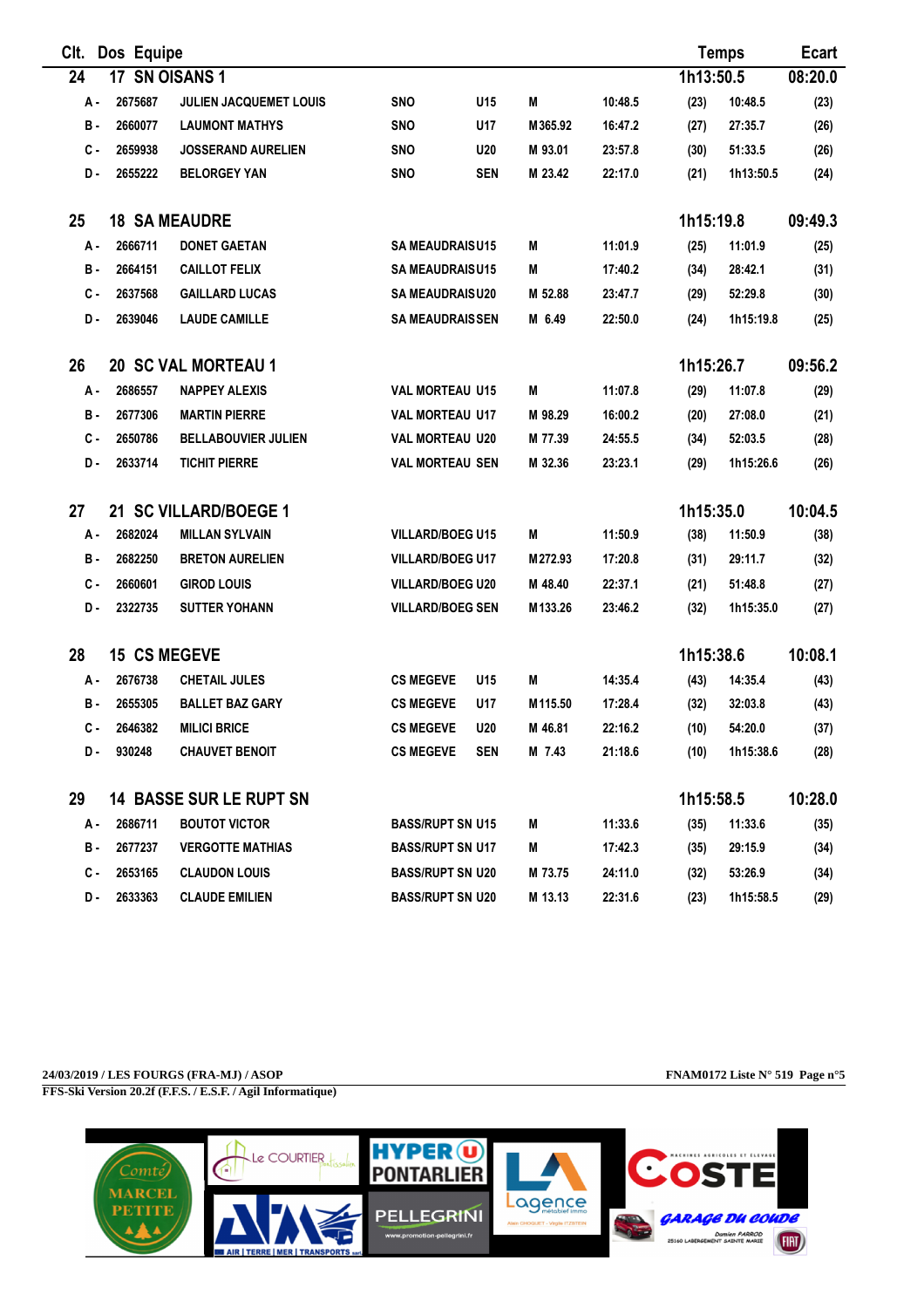| CIt. | Dos Equipe |                            |                                  |                     |         |           | <b>Temps</b> | Ecart   |
|------|------------|----------------------------|----------------------------------|---------------------|---------|-----------|--------------|---------|
| 30   |            | <b>37 CSR PONTARLIER 2</b> |                                  |                     |         | 1h16:01.6 |              | 10:31.1 |
| А.   | 2687265    | POCHARD ALEX KENZO         | <b>CSR PONTARLI U15</b>          | M                   | 11:09.9 | (30)      | 11:09.9      | (30)    |
| в.   | 2691342    | <b>JEAN ALEXIS CLEMENT</b> | <b>CSR PONTARLI U15</b>          | Μ                   | 18:26.5 | (40)      | 29:36.4      | (37)    |
| с.   | 2650289    | <b>VALLET EDGAR</b>        | <b>CSR PONTARLI U20</b>          | M233.17             | 22:36.7 | (20)      | 52:13.1      | (29)    |
| D.   | 791402     | <b>ROY DIDIER</b>          | <b>CSR PONTARLI SEN</b>          | M 64.81             | 23:48.5 | (33)      | 1h16:01.6    | (30)    |
| 31   |            | 41 HAUT-JURA SKI 3         |                                  |                     |         | 1h16:09.5 |              | 10:39.0 |
| А.   | 2681798    | <b>SAVOIE GASTON</b>       | <b>HT JURA SKI</b><br>U15        | M                   | 11:06.3 | (28)      | 11:06.3      | (28)    |
| в.   | 2677884    | <b>VINCENT ADRIEN</b>      | <b>HT JURA SKI</b><br>U17        | M366.25             | 17:32.3 | (33)      | 28:38.6      | (30)    |
| с.   | 2651079    | <b>THOMAS KILLIAN</b>      | <b>HT JURA SKI</b><br><b>U20</b> | M125.61             | 24:24.9 | (33)      | 53:03.5      | (33)    |
| D.   | 2670499    | <b>MARTINET TEO</b>        | <b>HT JURA SKI</b><br><b>U20</b> | M 91.28             | 23:06.1 | (26)      | 1h16:09.6    | (31)    |
| 32   |            | 27 SN CHARTROUSIN 2        |                                  |                     |         | 1h17:11.3 |              | 11:40.8 |
| А.   | 2665846    | <b>SAGE MARTIN</b>         | <b>SN CHARTROUSU15</b>           | M                   | 10:49.1 | (24)      | 10:49.1      | (24)    |
| в.   | 2661244    | <b>VERGNOLLE TITOUAN</b>   | <b>SN CHARTROUSU17</b>           | M209.60             | 17:12.5 | (30)      | 28:01.6      | (28)    |
| с.   | 2646689    | <b>LEVET TOM</b>           | <b>SN CHARTROUSU20</b>           | M 63.14             | 23:27.8 | (27)      | 51:29.4      | (25)    |
| D.   | 2623642    | <b>THONON VALENTIN</b>     | <b>SN CHARTROUSSEN</b>           | M117.96             | 25:41.9 | (41)      | 1h17:11.3    | (32)    |
| 33   |            | <b>35 CHAMROUSSE 2</b>     |                                  |                     |         | 1h17:17.1 |              | 11:46.6 |
| А.   | 2675750    | <b>LAINE MARTIN</b>        | <b>SNB CHAMROUSU15</b>           | M                   | 12:02.8 | (40)      | 12:02.8      | (40)    |
| в.   | 2681263    | <b>BOEUF LOAN</b>          | <b>SNB CHAMROUSU17</b>           | M287.00             | 17:44.7 | (36)      | 29:47.5      | (38)    |
| с.   | 2654640    | PERUCCIO LOIC              | <b>SNB CHAMROUSU20</b>           | M103.97             | 22:58.9 | (23)      | 52:46.4      | (31)    |
| D.   | 2628549    | <b>HUDRY JIMMY</b>         | <b>SNB CHAMROUSEN</b>            | M 66.60             | 24:30.7 | (38)      | 1h17:17.1    | (33)    |
| 34   |            | 31 ES SAUGETTE 2           |                                  |                     |         | 1h17:21.9 |              | 11:51.4 |
| А.   | 2687340    | <b>MAUGAIN TIMOTHE</b>     | ES SAUGETTE U15                  | M                   | 11:42.6 | (36)      | 11:42.6      | (36)    |
| в.   | 2673824    | <b>GUINCHARD ESTEVAN</b>   | <b>ES SAUGETTE U17</b>           | M <sub>254.50</sub> | 17:52.5 | (37)      | 29:35.1      | (36)    |
| C -  | 2660703    | <b>LOCATELLI SIMON</b>     | <b>ES SAUGETTE U20</b>           | M103.71             | 24:08.4 | (31)      | 53:43.5      | (35)    |
| D.   | 2624131    | <b>JACQUOT CORENTIN</b>    | ES SAUGETTE SEN                  | M 69.34             | 23:38.4 | (31)      | 1h17:21.9    | (34)    |
| 35   |            | <b>23 DRAGONS ANNECY</b>   |                                  |                     |         | 1h17:50.7 |              | 12:20.2 |
| А.   | 2682762    | <b>CALANDRY RAPHAEL</b>    | <b>DRAGONS ANNU15</b>            | M                   | 10:31.8 | (10)      | 10:31.8      | (10)    |
| в.   | 2681318    | <b>RAISIN JONATHAN</b>     | <b>DRAGONS ANNW17</b>            | M216.86             | 18:44.5 | (42)      | 29:16.3      | (35)    |
| с.   | 2654356    | <b>BONY FLORIN</b>         | <b>DRAGONS ANNW20</b>            | M129.24             | 26:06.5 | (39)      | 55:22.8      | (40)    |
| D.   | 2648812    | <b>REYDET TITOUAN</b>      | <b>DRAGONS ANNISEN</b>           | M 41.45             | 22:28.0 | (22)      | 1h17:50.8    | (35)    |

**24/03/2019 / LES FOURGS (FRA-MJ) / ASOP FNAM0172 Liste N° 519 Page n°6 FFS-Ski Version 20.2f (F.F.S. / E.S.F. / Agil Informatique)**

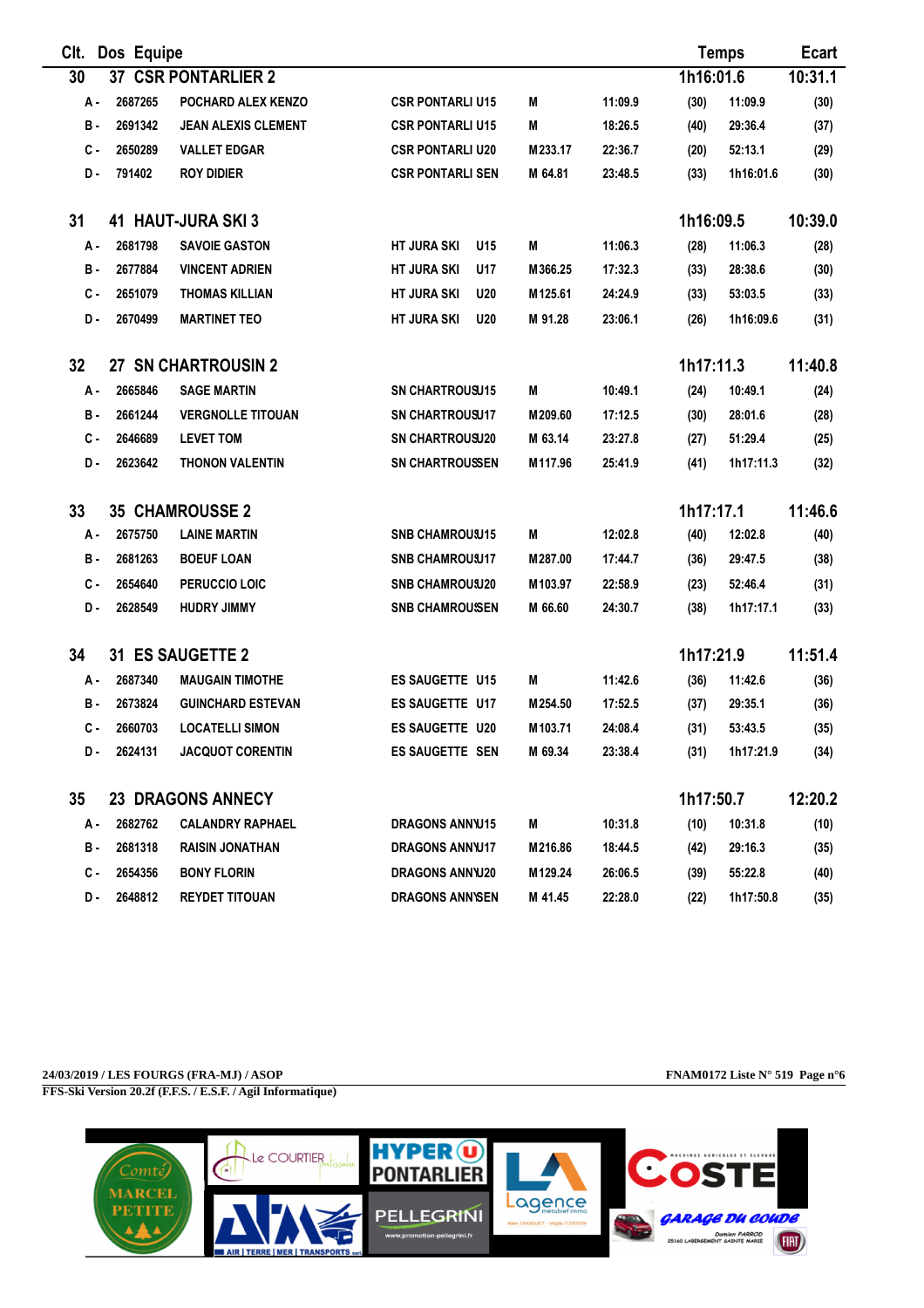| CIt. | Dos Equipe |                              |                         |         |         |           | <b>Temps</b> | <b>Ecart</b> |
|------|------------|------------------------------|-------------------------|---------|---------|-----------|--------------|--------------|
| 36   |            | 34 SC LA BRESSAUDE 2         |                         |         |         | 1h18:48.7 |              | 13:18.2      |
| А.   | 2676209    | <b>VAXELAIRE ROMAIN</b>      | LA BRESSAUDEU15         | M       | 11:20.9 | (34)      | 11:20.9      | (34)         |
| в.   | 2670668    | <b>PERRY EMILIEN</b>         | <b>LA BRESSAUDEU17</b>  | M335.40 | 16:53.8 | (29)      | 28:14.7      | (29)         |
| с.   | 2670651    | <b>REMY MATTEO</b>           | <b>LA BRESSAUDEU17</b>  | M136.45 | 25:48.6 | (38)      | 54:03.3      | (36)         |
| D-   | 2199885    | <b>ARNOULD JEREMY</b>        | <b>LA BRESSAUDESEN</b>  | M 41.60 | 24:45.4 | (39)      | 1h18:48.7    | (36)         |
| 37   |            | 32 SCNP ROCHOIS 2            |                         |         |         | 1h19:00.5 |              | 13:30.0      |
| А.   | 2686938    | <b>VALLEIX JORIS</b>         | <b>SCNP ROCHOISU15</b>  | M       | 10:29.6 | (7)       | 10:29.6      | (7)          |
| в.   | 2676385    | <b>PATUREL GAETAN</b>        | <b>SCNP ROCHOISU17</b>  | M 91.23 | 15:59.3 | (19)      | 26:28.9      | (15)         |
| C -  | 2655101    | <b>MANDEL LUCAS</b>          | <b>SCNP ROCHOISU20</b>  | M123.30 | 26:26.6 | (42)      | 52:55.5      | (32)         |
| D.   | 2604374    | <b>IKPEFAN SAMUEL</b>        | <b>SCNP ROCHOISSEN</b>  | M 98.24 | 26:04.9 | (42)      | 1h19:00.4    | (37)         |
| 38   |            | <b>42 ES SAUGETTE 3</b>      |                         |         |         | 1h19:01.7 |              | 13:31.2      |
| А -  | 2687341    | <b>GUINCHARD MILANE</b>      | <b>ES SAUGETTE U15</b>  | M       | 13:14.2 | (42)      | 13:14.2      | (42)         |
| в.   | 2676437    | <b>BAVEREL PIERRE</b>        | <b>ES SAUGETTE U17</b>  | M201.33 | 16:53.5 | (28)      | 30:07.7      | (40)         |
| C -  | 2666584    | <b>BONNOT HUGO</b>           | <b>ES SAUGETTE U20</b>  | M 92.60 | 25:04.7 | (35)      | 55:12.4      | (39)         |
| D-   | 2636480    | <b>CLAUDE MAXIME</b>         | <b>ES SAUGETTE SEN</b>  | M 90.37 | 23:49.3 | (34)      | 1h19:01.7    | (38)         |
| 39   |            | 24 FONT-ROMEU/P2000          |                         |         |         | 1h19:04.7 |              | 13:34.2      |
| А.   | 2675597    | <b>MARTIN CAVA LUCAS</b>     | <b>SC FTROMEUP2U15</b>  | M       | 11:15.5 | (32)      | 11:15.5      | (32)         |
| в.   | 2671733    | <b>SALVAT PIERRE LYS</b>     | <b>SC FTROMEUP2U17</b>  | M189.28 | 17:58.5 | (38)      | 29:14.0      | (33)         |
| с.   | 2665911    | <b>BELINGOU HUGO</b>         | <b>SC FTROMEUP2U17</b>  | M129.35 | 25:26.1 | (37)      | 54:40.1      | (38)         |
| D-   | 2656563    | <b>PENELON MATISS</b>        | <b>SC FTROMEUP2SEN</b>  | M252.33 | 24:24.6 | (37)      | 1h19:04.7    | (39)         |
| 40   |            | 33 AS GERARDMER SN 2         |                         |         |         | 1h20:16.5 |              | 14:46.0      |
| А.   | 2675697    | <b>BROUARD NATHAN</b>        | <b>GERARDMER SNJ15</b>  | M       | 11:05.3 | (27)      | 11:05.3      | (27)         |
| в.   | 2660830    | <b>POIROT MARIO</b>          | <b>GERARDMER SNJ17</b>  | M139.35 | 16:15.1 | (22)      | 27:20.4      | (23)         |
| C -  | 2661091    | <b>LEJEUNE VALENTIN</b>      | <b>GERARDMER SNJ17</b>  | M105.93 | 22:39.7 | (22)      | 50:00.1      | (19)         |
| D.   | 2687849    | <b>VIDAL SERGE</b>           | <b>GERARDMER SISEN</b>  | M373.23 | 30:16.4 | (43)      | 1h20:16.5    | (40)         |
| 41   |            | <b>38 SC VILLARD/BOEGE 2</b> |                         |         |         | 1h20:58.2 |              | 15:27.7      |
| А.   | 2663071    | <b>BEGUEX LOUIS</b>          | <b>VILLARD/BOEG U15</b> | М       | 12:02.0 | (39)      | 12:02.0      | (39)         |
| в.   | 2676368    | <b>GIROD FELIX</b>           | <b>VILLARD/BOEG U17</b> | M266.26 | 18:30.2 | (41)      | 30:32.2      | (41)         |
| с.   | 2643763    | <b>COSTAZ CLAUDE</b>         | <b>VILLARD/BOEG U20</b> | M 96.22 | 26:08.6 | (40)      | 56:40.8      | (41)         |
| D.   | 2639315    | <b>OLLIVIER PLAUD ALIX</b>   | <b>VILLARD/BOEG SEN</b> | M109.07 | 24:17.3 | (36)      | 1h20:58.1    | (41)         |

**24/03/2019 / LES FOURGS (FRA-MJ) / ASOP FNAM0172 Liste N° 519 Page n°7 FFS-Ski Version 20.2f (F.F.S. / E.S.F. / Agil Informatique)**